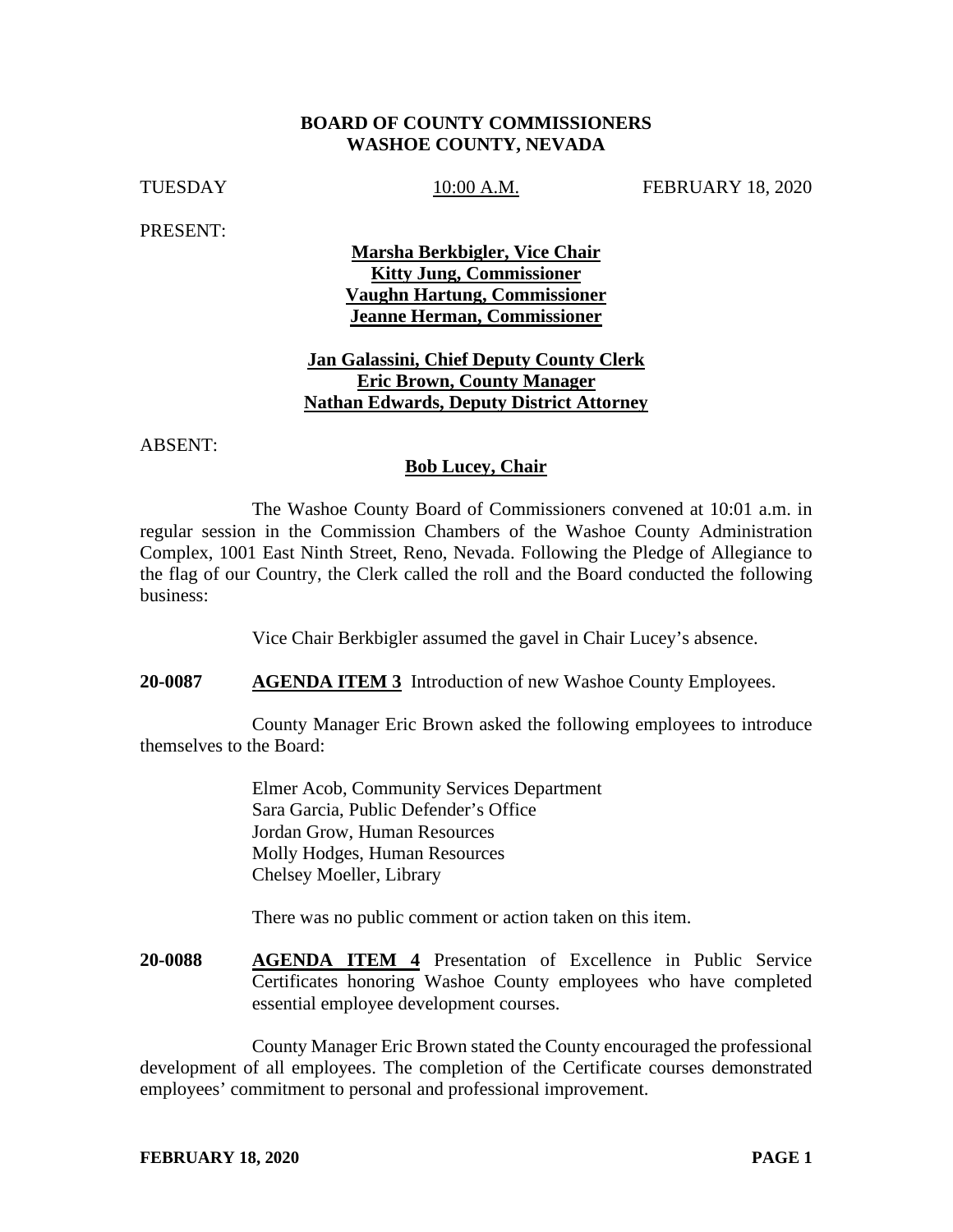County Manager Eric Brown recognized the following employees:

#### **Promote Yourself! Mini Certificate Program**

Kathryn Aubuchon, Sheriff's Office Lindarae Ohlson, Comptroller's Office

## **Essentials of Management Development**

Drina Bennett, District Attorney's Office Mary Morris, District Court

There was no public comment or action taken on this item.

**20-0089 AGENDA ITEM 5** Washoe Leadership Program, Recognition Committee - Shining Star Recognition Award

County Manager Eric Brown presented certificates and recognized the following individuals:

> June 2019 Steven Clement\* – Assessor's Office Kevin Costa\* – Community Services Department Josh Cruz\* – Human Services Agency Wendy Jackins\* – Assessor's Office Linda Jacobs – Treasurer's Office Claire McNamara\* – Human Services Agency Sierra Novello\* – Human Services Agency Nathan Reyes\* – Animal Services Koelyn Rollison – Assessor's Office Casandra Scannell\* – Animal Services July 2019 Randy Amestoy\* – Clerk's Office Jessica Cabrales – Health District Robin Douglas – Recorder's Office Jessica Gutierrez – Human Resources Rick Martinez\* – Human Services Agency Mayra Nolasco\* – Community Services Department Kelly Parsons – Health District Kelly Rials\* – Community Services Department Laura Rose – Community Services Department Shelby Sato\* – Human Services Agency Amanda Schultz – Animal Services Vickie Scott – Human Resources Timothy Simpson – Community Services Department Karen Stark – Animal Services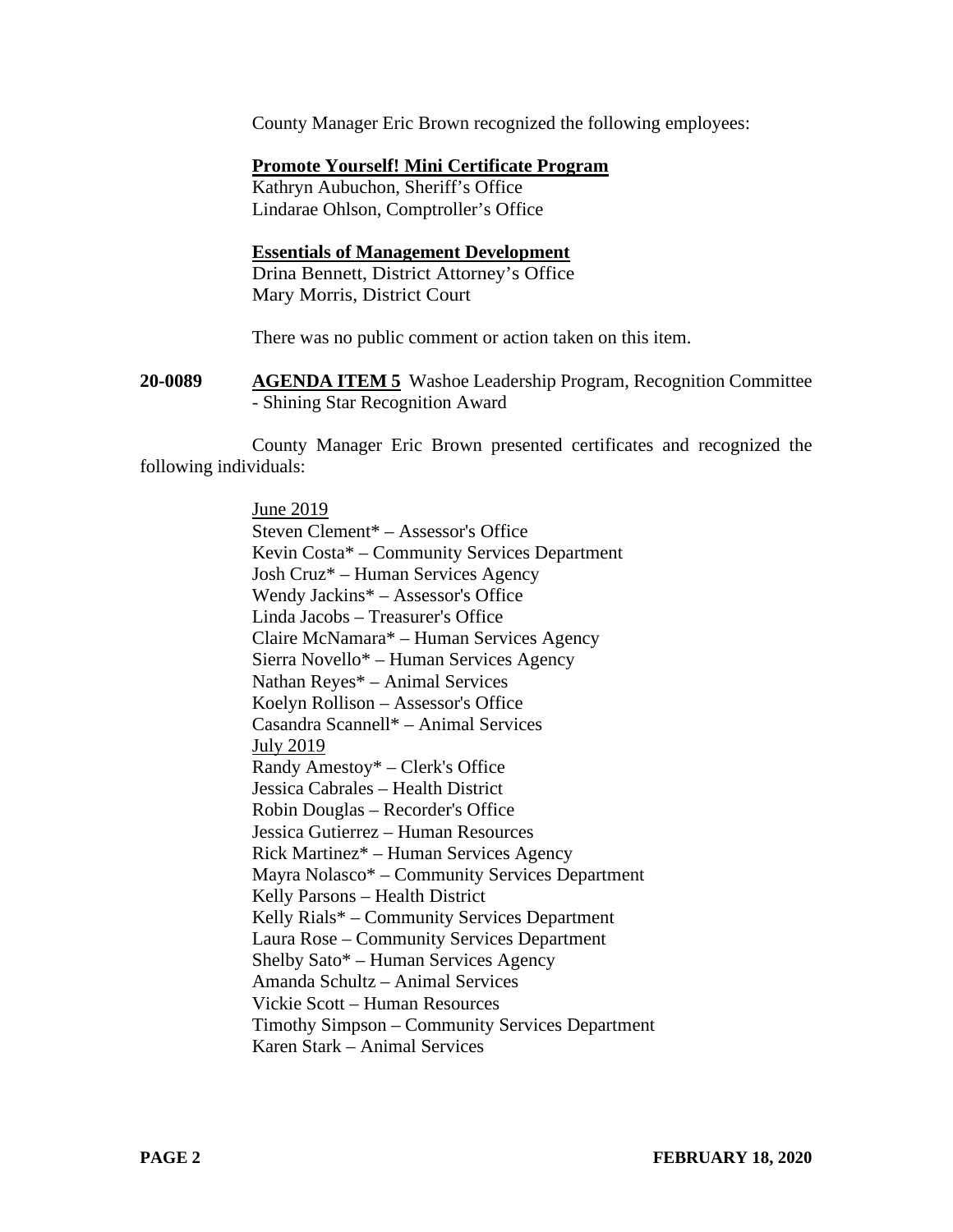August 2019 Amber Ballam\* – Community Services Department Kathleen Emerson\* – Community Services Department Wayne Handrock\* – Community Services Department Jennifer Howell – Health District Morgan Lafinier\* – Animal Services David Moser – Human Services Agency Apryl Ramage – Community Services Department Colleen Wallace Barnum – Community Services Department September / October 2019 Cindy Doak\* – Animal Services Jacqueline Gonzalez\* – Health District Carol Hobbs\* – Assessor's Office (called but no present) Alasdair Holwill\* – Assessor's Office Angela Mezger\* – Animal Services Kara Roseburrough\* – Health District Catherine Schultze\* – Animal Services Anne Stoll-Thompson\* – Comptroller Jennifer Sweezey\* – Technology Services Marcia Tejeda\* – Animal Services

\* was not present to receive the award.

There was no public comment or action taken on this item.

#### **20-0090 AGENDA ITEM 6** Public Comment.

Chief Deputy County Clerk Jan Galassini indicated that correspondence from Ms. Annemarie Grant would be placed on the record.

Upon seeing the first public commenter bringing a record album to the podium, there was a brief discussion about what needed to be turned in to the Clerk. Assistant District Attorney Nate Edwards stated documents that were easy to copy would go into the record, but the County would not confiscate a public commenter's property.

Ms. Elise Weatherly spoke about being in a rock band but not being listened to by her bandmates. She made suggestions about changing the display screens in Chambers, installing a crosswalk by the complex roundabout, and ensuring there was equal representation in the Reno and Sparks Small Claims Courts. She told a story about a legal dispute with the Community Bible Church.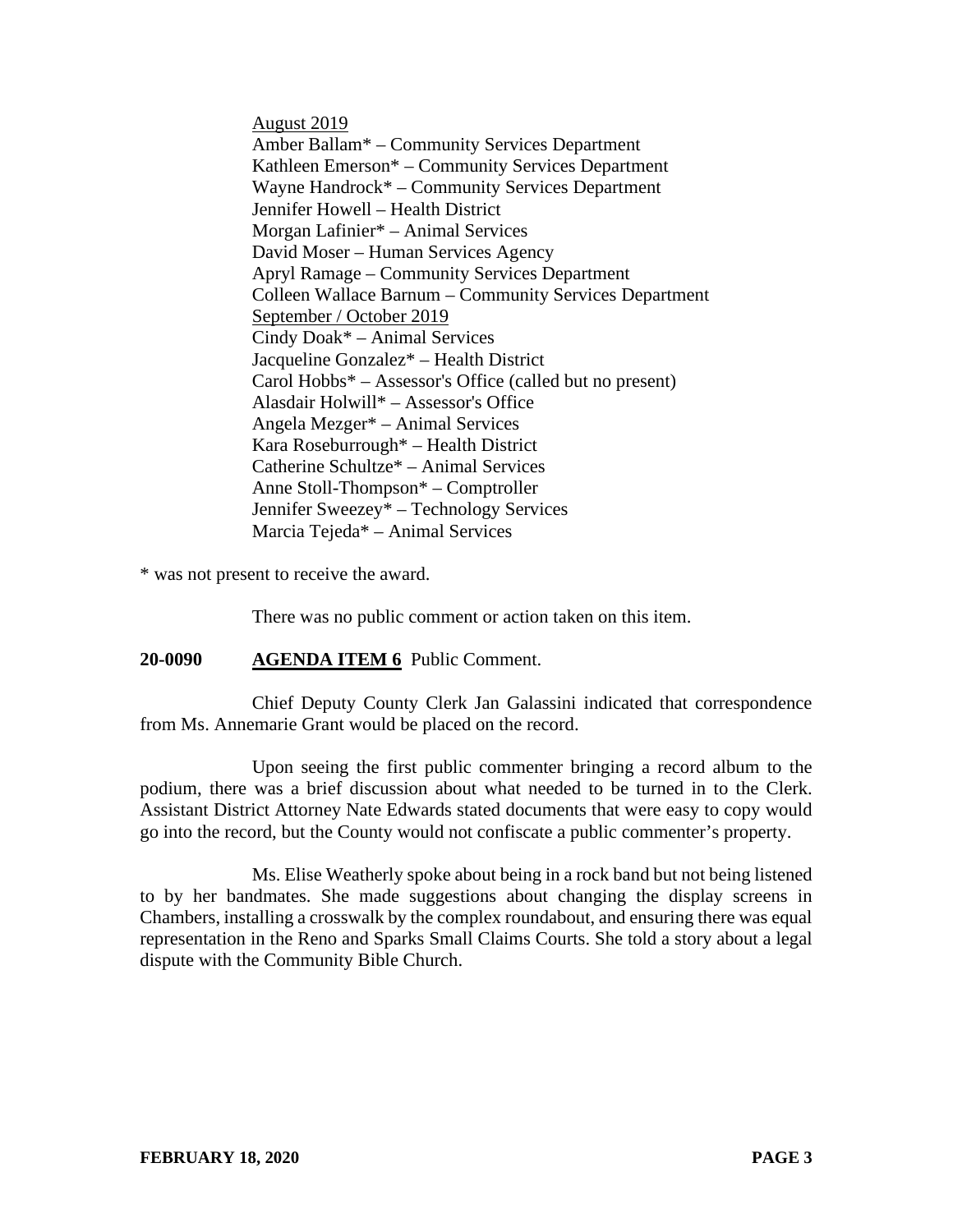#### **20-0091 AGENDA ITEM 7** Announcements/Reports.

Commissioner Hartung thanked Sheriff Darin Balaam and requested an agenda item to discuss the possible donation by the Sheriff's Office of a 20,000 square foot structure to be used as an overflow shelter. He thought it would help get people off the river and into a safe, warm place.

Commissioner Herman mentioned there had been two major fires recently, but she felt it was unfair that the media focused on the one started by shooters and not the one caused by someone misusing an ash can. She thought it was unconstitutional to single out shooters, especially since the County had not found a place for them to shoot safely. Secondly, she mentioned she had an engineer create maps four years prior to address the area's RS 2477 roads. She thought they needed to be recorded and remarked she had requested staff take two hours to get this on an agenda, but it had not yet appeared.

## **DONATIONS**

- **20-0092 8A1** Recommendation to accept donations to Washoe County Regional Animal Services [\$10,621.84] retroactive for the period October 1, 2019 to December 31, 2019 to be used for the humane care and treatment of sick and/or injured, stray, abandoned, or at risk animals received; express appreciation for these thoughtful contributions; and direct the Comptroller's Office to make the necessary budget amendments. Animal Services (All Commission Districts)
- **20-0093 8B1** Recommendation to (1) acknowledge various items donated totaling an estimated market value of [\$34,654.77]; (2) accept donations to Washoe County Human Services Agency to support child welfare activities in the amount of [\$8,071.22] retroactive for the period December 13, 2019 through January 20, 2020; and direct the Comptroller's Office to make the necessary budget amendments. Human Services Agency. (All Commission Districts)
- **20-0094 8B2** Recommendation to (1) acknowledge various items donated totaling an estimated market value of [\$2,160.00]; and (2) accept donations to the Human Services Agency – Senior Services Fund to support operations of the Washoe County Senior Centers in the amount of [\$832.06] retroactive for the period December 20, 2019 through January 20, 2020; and direct the Comptroller to make the necessary budget amendments. Human Services Agency. (All Commission Districts)
- **20-0095 8C** Recommendation to accept a donation of [\$300.00] from Fire Shows West to the Washoe County Sheriff's Office for the Citizen Corps Program (CCP), including funds to be used for food purchases & operating supplies, and, if approved, authorize Comptroller's Office to make appropriate budget amendments. Sheriff. (All Commission Districts.)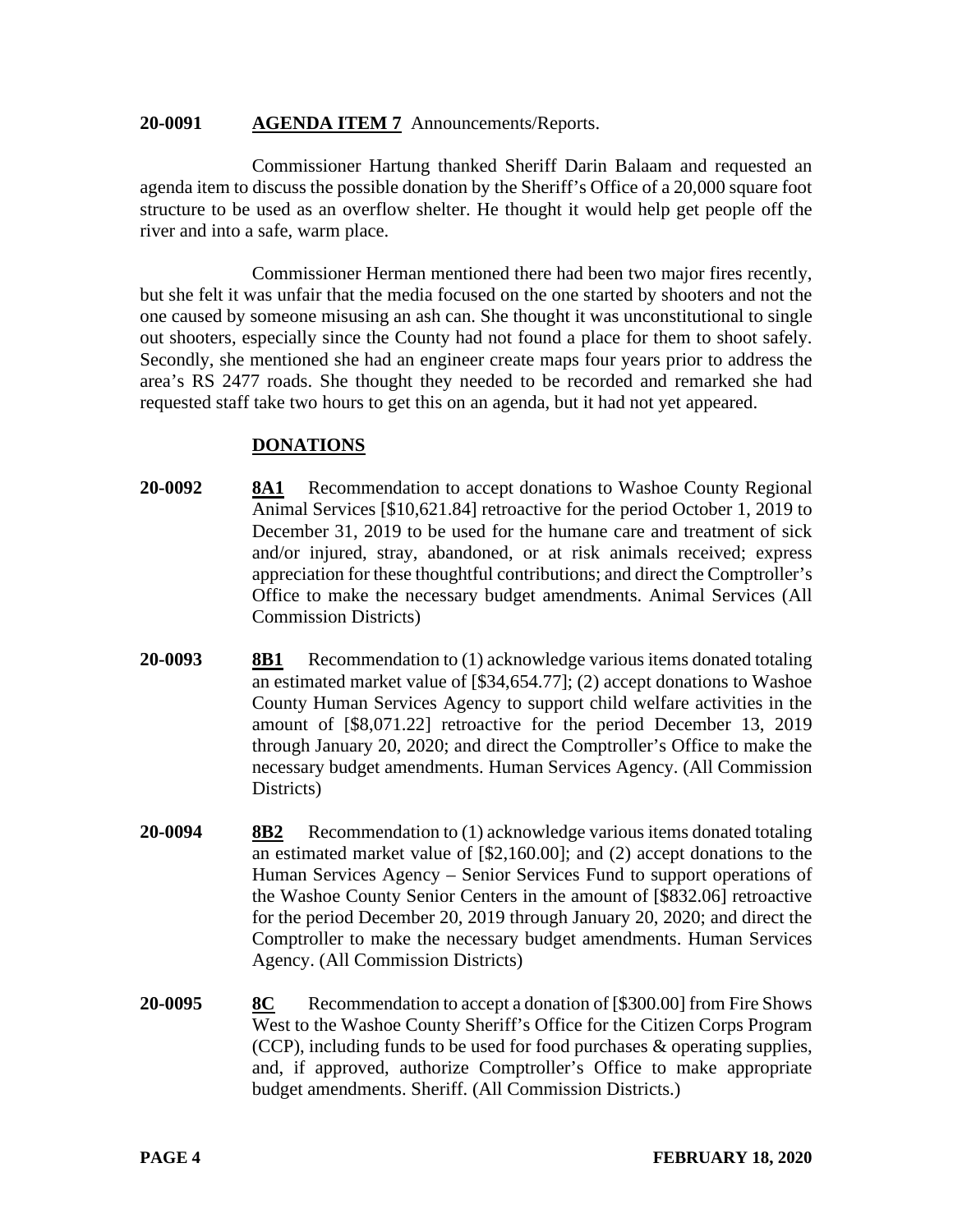Commissioner Jung read the donations, adding she was helpful in the 2001 property tax override vote for animals. She remarked the President of the Chamber of Commerce at the time was certain Washoe County would not vote for animals. She pointed out the County treated people from cradle to grave and she expressed appreciation for people who donated their jury duty money to the Human Services Agency. She lastly explained that the CPP assisted with evacuations, search and rescue, and stated the Regional Emergency Medical Services Authority was doing a pilot program with the Sheriff's Office to teach people to use an automated external defibrillator. She thanked the citizens who donated and said the County could not get anything done without the generosity of its citizens.

There was a brief discussion where Deputy District Attorney Nate Edwards affirmed the Board could combine the vote for Agenda Items 8 and 9, though the Chair would need to call public comment for both items.

On the call for public comment, Ms. Elise Weatherly praised the Nevada Humane Society and the Washoe County Sheriff's Office for taking care of animals. She spoke about child services help she had received, an artist friend of hers, the Reno Philharmonic, and a present she received.

On motion by Commissioner Jung, seconded by Commissioner Hartung, which motion duly carried on a 4-0 vote with Chair Lucey absent, it was ordered that Agenda Items 8A through 8C be accepted and acknowledged.

# **CONSENT AGENDA ITEMS** – **9A THROUGH 9A3**

- **20-0096 9A1** Recommendation to approve a Commission District Special Fund disbursement in the amount of [\$8,800] for Fiscal Year 2019-2020; District 1 Commissioner Marsha Berkbigler recommends a [\$8,800] grant to the to the Washoe County Office of the County Manager to support various arts and cultural programming throughout Washoe County; approve Resolution necessary for same; and direct the Comptroller's Office to make the necessary budget appropriation transfers. Manager's Office. (Commission District 1)
- **20-0097 9A2** Recommendation to approve Commission District Special Fund disbursement in the amount of [\$17,500] for Fiscal Year 2019-2020; District 4 Commissioner Vaughn Hartung recommends a [\$12,500] grant to the Community Foundation of Western Nevada to support the Youth Engaged in Service (YES) Fund and a [\$5,000] grant to Truckee Meadows Fire Protection District to support the Ash Can Program; approve Resolutions necessary for same; and direct the Comptroller's Office to make the necessary disbursements of funds. Manager's Office. (Commission District 4)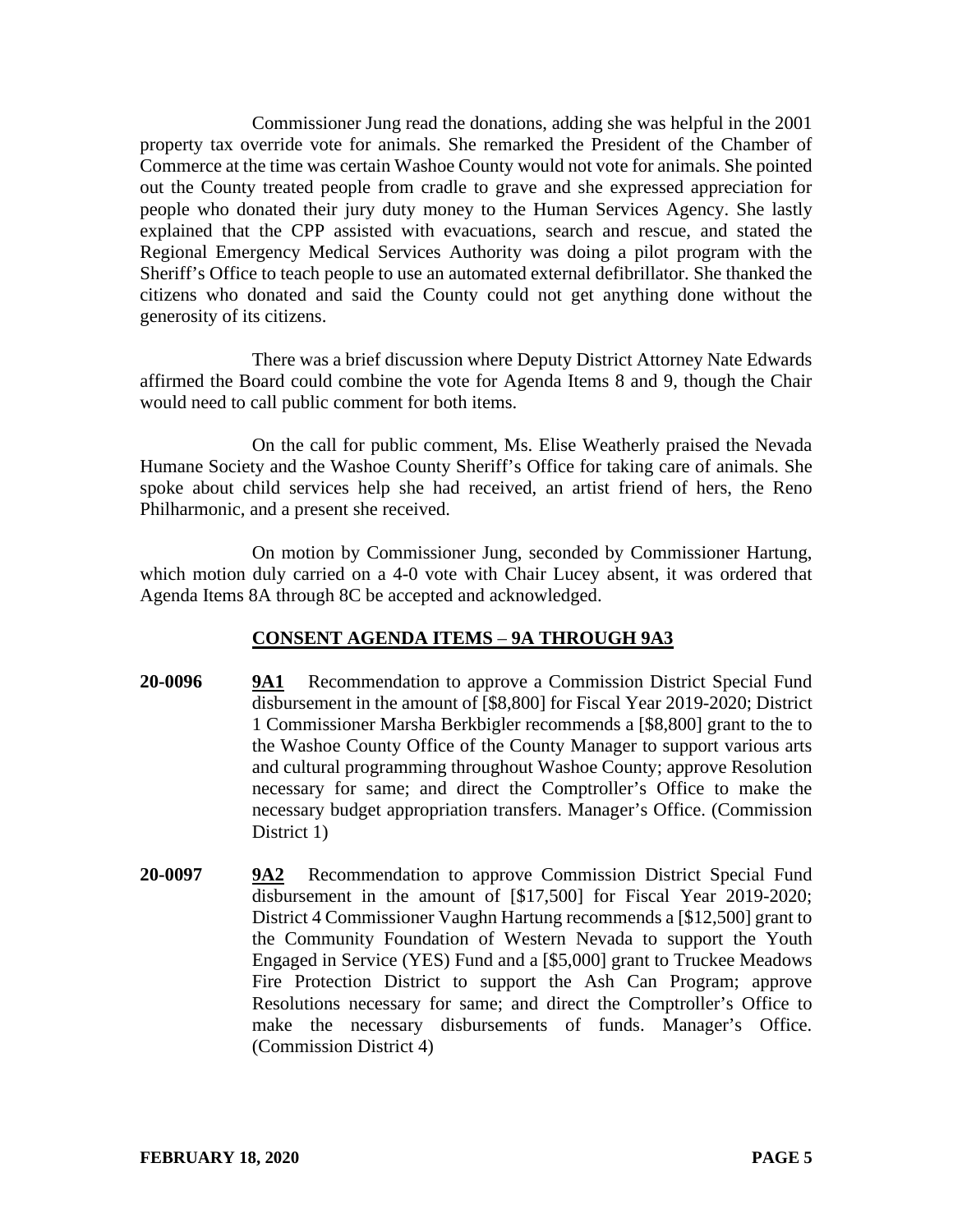**20-0098 9A3** Recommendation to approve Commission District Special Fund disbursements in the amount of [\$3,000] for Fiscal Year 2019-2020; District 5 Commissioner Jeanne Herman recommends a [\$1,500] grant to the Vya Conservation District to support the group's mission to foster and support natural resource conservation, a [\$1,500] grant to the Washoe Storey Conservation District to support invasive weed eradication and wildfire prevention programming; approve Resolutions necessary for same; and direct the Comptroller's Office to make the necessary disbursement of funds. Manager's Office. (Commission District 5)

Commissioner Jung read the Special Fund disbursements. She mentioned Agenda Item 9A1 was for the ArTrail, and that Commissioner Hartung had donated to the YES fund for several years. She stressed the importance of a person properly taking care of their ashes. Finally, she commented the Vya Conservation District was an important but underfunded group. She thanked the Commissioners for using their discretionary funds in ways that responded to the needs of their constituents.

There was no public comment on the Consent Agenda Items listed above.

On motion by Commissioner Jung, seconded by Commissioner Hartung, which motion duly carried on a 4-0 vote with Chair Lucey absent, it was ordered that Consent Agenda Items 9A1 through 9A3 be approved. Any and all Resolutions or Interlocal Agreements pertinent to Consent Agenda Items 9A1 through 9A3 are attached hereto and made a part of the minutes thereof.

## **20-0099 AGENDA ITEM 10** Public Comment.

There was no response to the call for public comment.

#### **20-0100 AGENDA ITEM 11** Announcements/Reports.

County Manager Eric Brown mentioned an attorney-client session would be necessary. Deputy District Attorney Nate Edwards confirmed this would happen at the conclusion of the Board of County Commissioners meeting.

\* \* \* \* \* \* \* \* \* \* \*